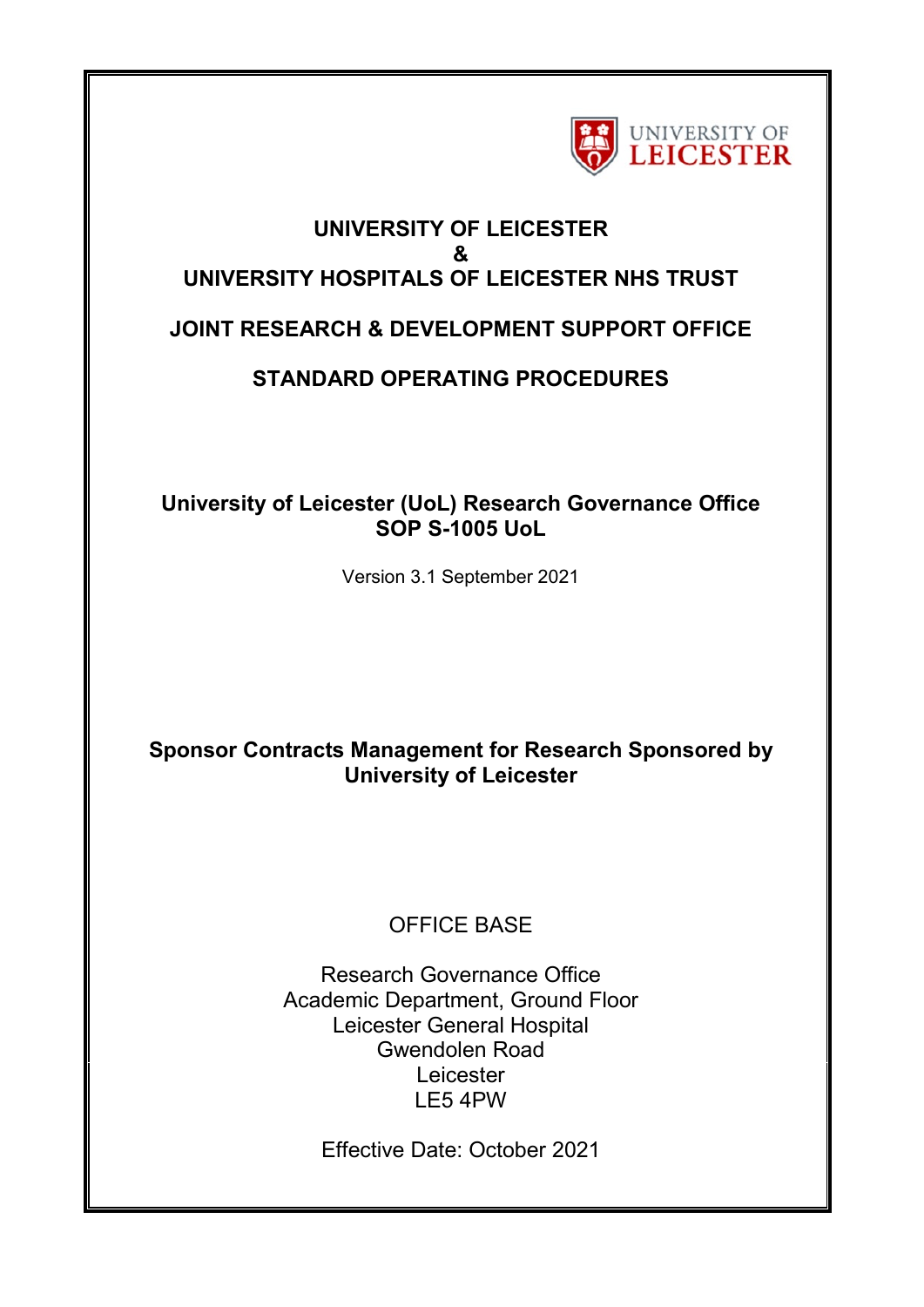**Standard Operating Procedure: S-1005 UoL Sponsor Contracts Management for Research Sponsored by University of Leicester <b>Research Governance Office** 



#### **1 Introduction**

This Standard Operating Procedure (SOP) describes the procedures used by the University of Leicester (UoL) Research Governance Office when providing and managing agreements with Third Parties, where the University is the Sponsor under the relevant regulatory requirements.

The outcome is that the UoL is able to manage the ongoing contractual process throughout the duration of a research study.

It is essential that clear agreements describing allocation of roles and responsibilities are reached and documented prior to any Study-related procedure commencing. Where it is necessary for a Third Party to commence pre-trial set up activity, a letter of intent will be provided.

#### **2 Procedure**

It is expected that during the UoL Sponsor Green Light and Risk Assessment process, Third Parties and NHS sites will be identified in order for appropriate agreement negotiations to begin. It is a requirement that before services commence a written agreement between the UoL and the Third Party be fully executed. Where it is necessary for a Third party to commence pre-trial set up activity, a letter of intent will be provided to allow these activities to begin.

The UoL Research Governance Office will forward details of Third Parties and NHS sites using the List of Third Party Contracts / Site Agreements document to Research Grants Support Managers or to Contracts Managers in Research Support Services (RSS), within the Research and Enterprise Division (RED) for appropriate action.

Third Party Agreements include, but are not limited to those between:

- The UoL and Participating Organisation(s) Research sites.
- The UoL and another Co-Sponsor or Joint Sponsor.
- The UoL and Funder (s).
- The UoL and Organisations providing a service (e.g. statistical support, CRO, Monitoring, CTU etc).
- The UoL and providers of medicinal products or equipment.

Third Party Agreements include contracts, clinical trial agreements, service level agreements, roles and responsibilities documents, forms of work or similar documents. The form of the Third party agreement should be proportionate to the level of risk associated with the Study and the type / nature of the other organisation(s) involved. It is expected that the UoL will use nationally approved standard templates where applicable and appropriate.

#### **2.1 NHS Site Agreements – no transfer of funds**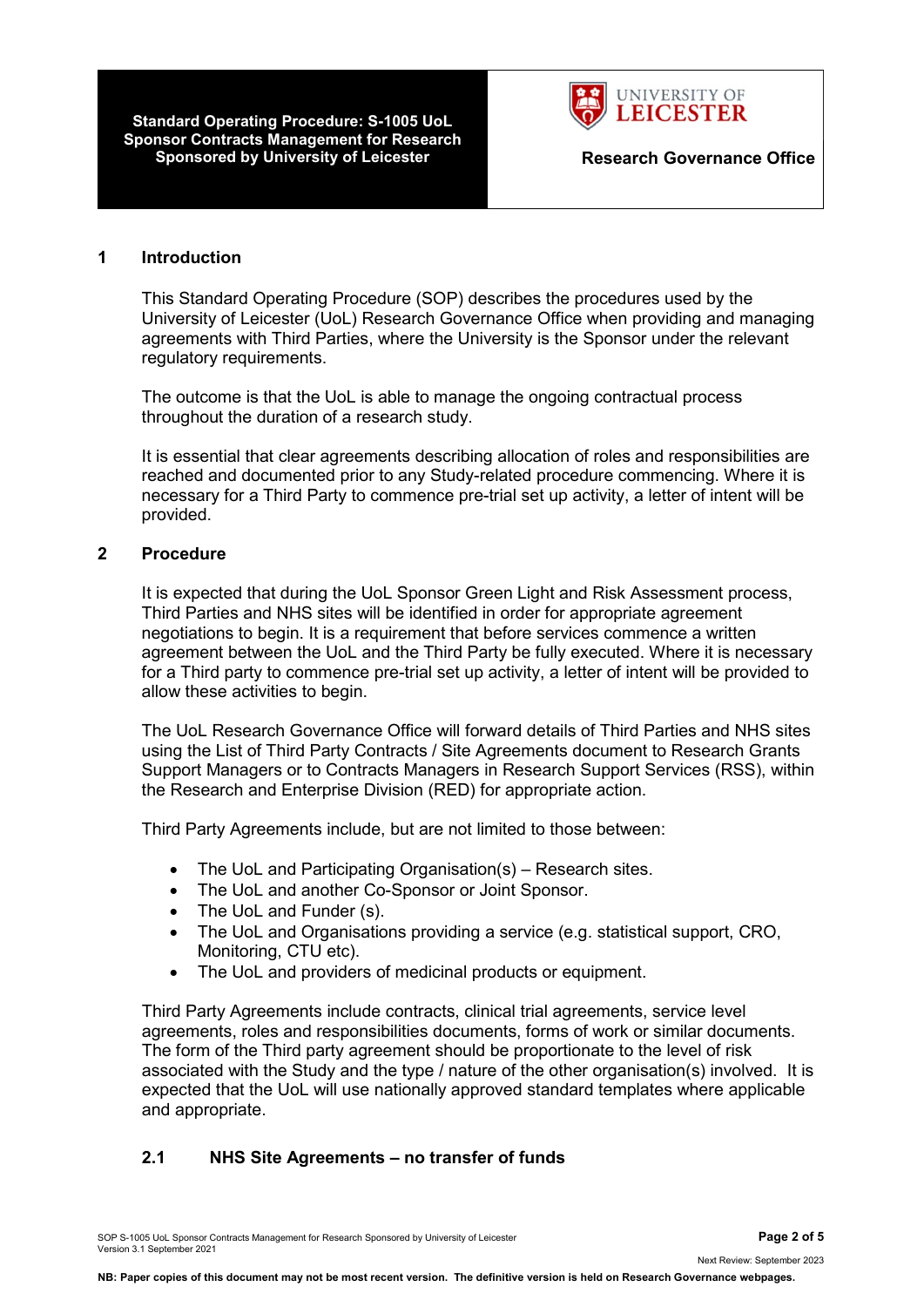Where it has been confirmed by the appropriate office within RED that there is no transfer of funds from the UoL as Sponsor to an NHS Site, the UoL Research Governance Office will generate either a Statement of Activities or a standard Non-Commercial Model Agreement (mNCA) (mandatory for CTIMP studies) to be sent to the NHS site.

Where the Statement of Activities is used, this is finalised and dated when the host NHS site confirms capacity and capability.

Where a mNCA is used the Research Governance Manager or their delegate is authorised to sign these agreements on behalf of the UoL. Three (3) contracts will be submitted to the NHS site for signature. Once fully signed, a copy must be placed in the Investigator Site File at the NHS site, one (1) original to be kept by the NHS site R&D Office, one (1) original to be placed in the Trial Master File and one (1) original to be placed in the Sponsor file. A copy will be sent to RED.

#### **2.2 NHS Site Agreements – with transfer of funds**

Where there are funds to be transferred from the UoL as Sponsor to an NHS Site, the UoL Research Governance Office will generate either a Statement of Activities or a standard mNCA (mandatory for CTIMPs studies) and populate the details including the Finance section.

Where the Statement of Activities is used, this is finalised and dated when the host NHS site confirms capacity and capability.

Where a mNCA is used the UoL Research Governance Office will send the draft agreement to the relevant team within RSS for approval, along with supporting documentation.

The Research Grants Support Team or the Contracts Team will endeavour to reply to such requests within five (5) working days by way of email reply to the Research Governance Office.

Once approval is received from the appropriate team within RSS, the UoL Governance Office will manage the agreement process, from draft submission to the NHS site to the point of execution for signatures.

The Research Governance Manager or their delegate is authorised to sign these agreements on behalf of the UoL.

Once fully signed, a copy must be placed in the Investigator Site File at the NHS site, one (1) original to be kept by the NHS site R&D Office, one (1) original to be placed in the Trial Master File and one (1) original to be placed in the Sponsor file. A copy will be sent to RSS and saved on the shared X drive.

#### **2.3 Third Party / Vendor Agreements**

Where Third Parties providing services, funding, equipment, medicinal products etc. have been identified during the Sponsor Risk Assessment and Green Light Process, details will be forwarded using the List of Third Party Contracts / Site Agreements document to either the Research Grants Support team or the Contracts team within RSS.

Third Party Agreements will be forwarded to the Research Grants Support Team within RSS if the clinical trial is solely funded by a public body, including but not limited to the NIHR, or a charitable organisation.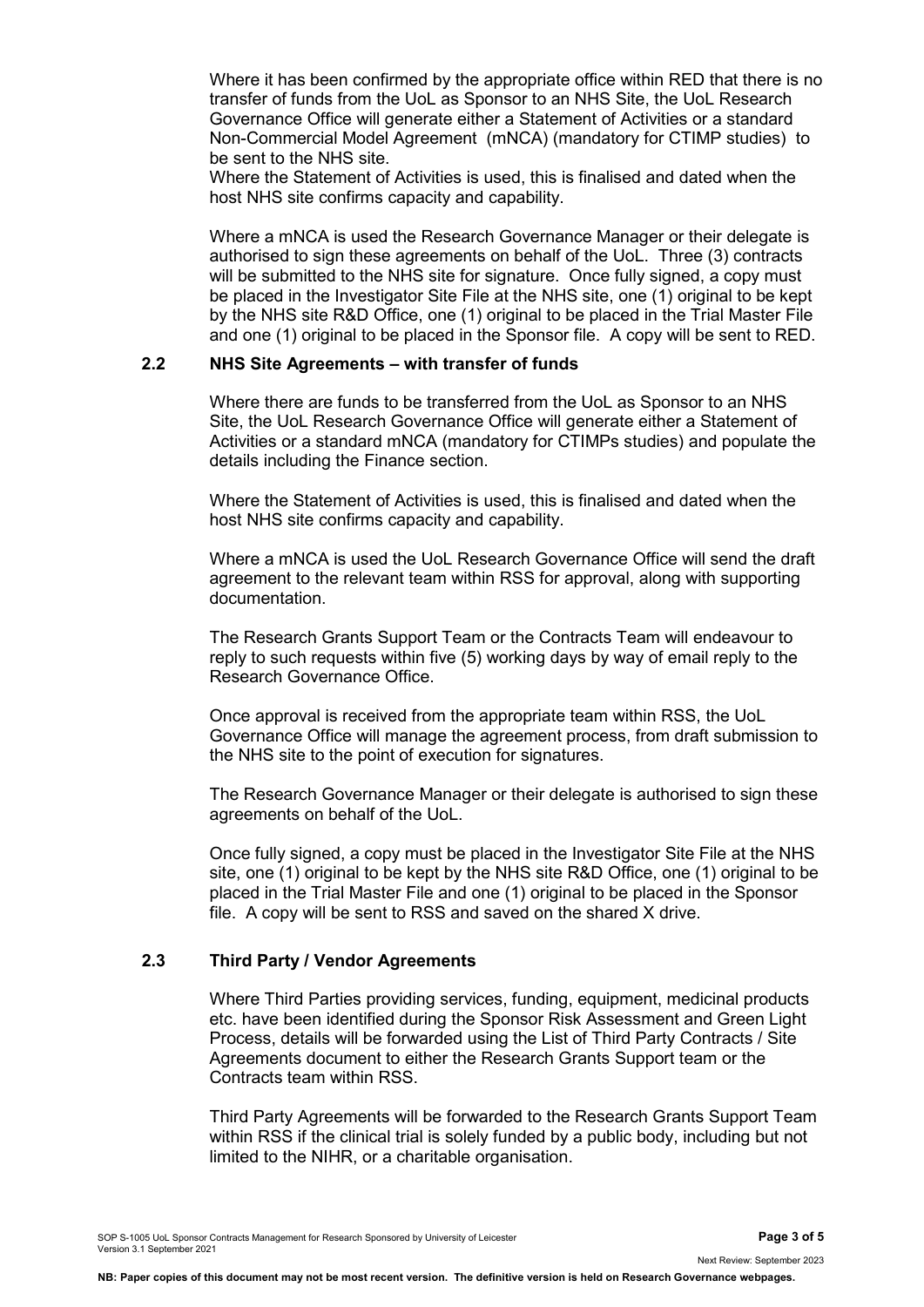Third Party Agreements will be forwarded to the Contracts Team within RSS if the clinical trial is funded or partly funded, including but not limited to the provision of the study drug or equipment, by a commercial entity and/or a commercial partner is seeking ownership or use of any resulting clinical trial data, results or any other form of intellectual property arising from the clinical trial.

Third Party Agreements are used to document and agree aspects of the relationship between the UoL and the Third Party organisation(s), including, but not limited to:

- Roles and Responsibilities.
- Financial and legal considerations including indemnity.
- Termination considerations.
- Standards of service.
- Regulatory obligations including Data Protection.
- Intellectual property & publication considerations.
- Confidentiality considerations.

Two (2) originals must be signed by all parties. One (1) original to be kept by RED, one (1) original for the Third Party organisation, with copies sent to the Research Governance Office for inclusion in the trial specific Sponsor file and to the Chief Investigator for inclusion in the Trial Master File.

This SOP does not cover employment or Human Resources related contracts.

#### **3 Responsibilities**

|                |                                               | Responsibility Undertaken by                        | Activity                                                                                                                                                                                                                                                   |
|----------------|-----------------------------------------------|-----------------------------------------------------|------------------------------------------------------------------------------------------------------------------------------------------------------------------------------------------------------------------------------------------------------------|
| $\mathbf{1}$   | UoL<br>Research<br>Governance<br>Office       | Research<br>Governance<br>Manager or<br>delegate    | Confirm the necessity for Third Party Agreements during the<br>Sponsor Risk Assessment and Green Light Process<br>forwarding the List of Third Party Contracts / Site Agreements<br>document to RSS.                                                       |
| $\overline{2}$ | UoL<br>Research<br>Governance<br>Office       | Research<br>Governance<br>Manager or<br>delegate    | Generate a Non-Commercial Model Agreement where there<br>are no revisions required and no transfer of funds to NHS<br>sites.                                                                                                                               |
| $\mathcal{S}$  | UoL<br>Research<br>Governance<br>Office / RSS | Research<br>Governance<br>Manager / staff<br>in RSS | Research Governance Office to generate Non-Commercial<br>Model Agreements where there are transfer of funds to NHS<br>sites and to forward to RED for verification of financial<br>arrangements.<br>Following approval by RED, Research Governance Manager |
| 4              | <b>UoL RSS</b>                                | <b>Staff in RSS</b>                                 | or delegate to manage execution of signatures.<br>Ensure that all Third Party agreements are drafted, reviewed,<br>negotiated and approved, ensuring that responsibilities of all<br>parties are accurately documented.                                    |
| 5              | <b>UoL RSS</b>                                | <b>Staff in RSS</b>                                 | Ensure that all relevant academic and departmental staff<br>involved in the project, and University support staff are<br>adequately consulted during negotiations and prior to the<br>contract execution.                                                  |
| 6              | <b>UoL RSS</b>                                | Research<br>Governance<br>Manager / RSS             | Ensure Third Party Agreements are filed / retained in<br>accordance with UoL policies.                                                                                                                                                                     |